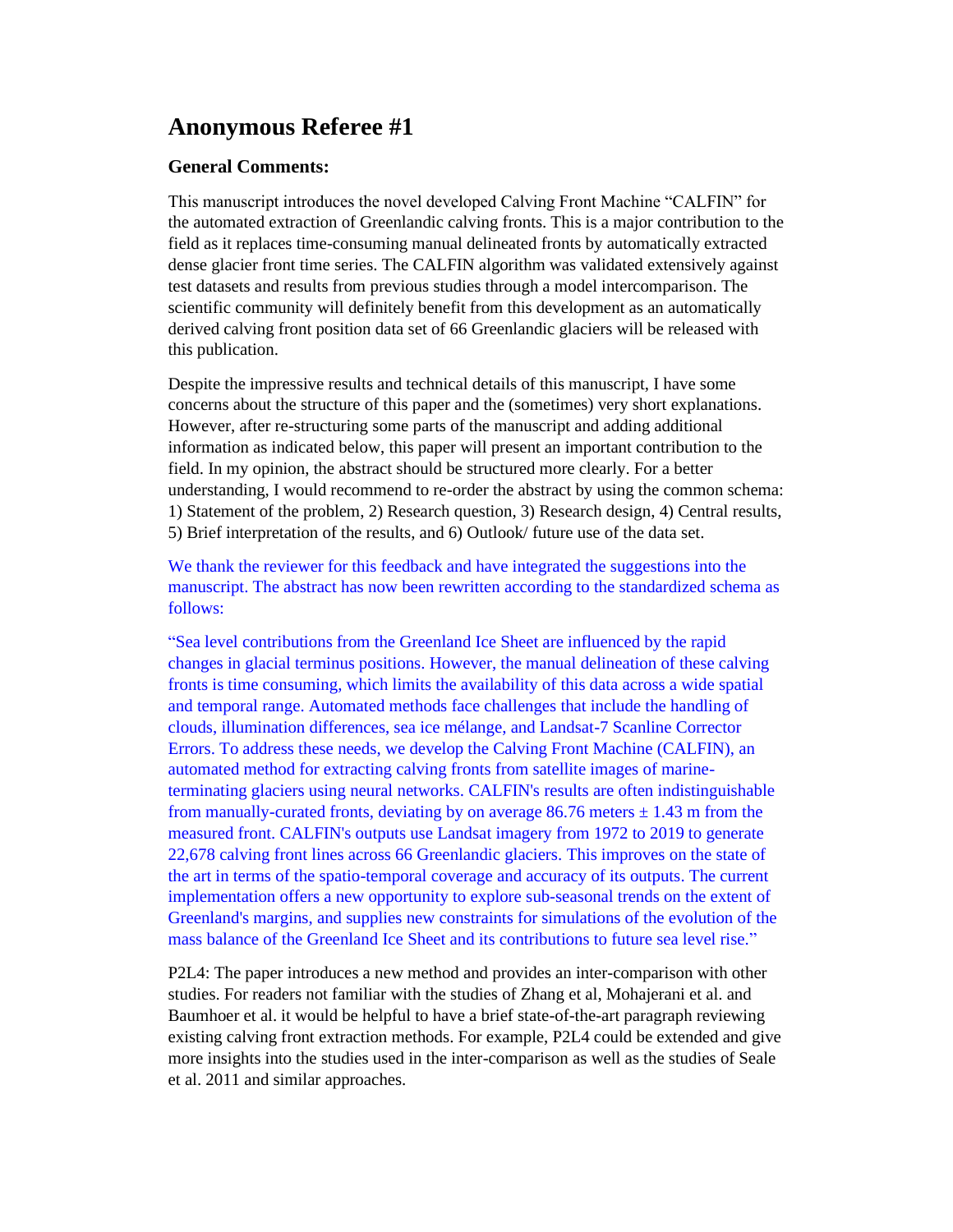These suggestions are appreciated, and we focus on the shortcomings of studies like Seale et al. 2011 to handle Landsat 7 Scanline Corrector Errors, as well as expand upon the state of the art by integrating the Existing Works Sect. 6.2 into the introduction. The edited lines are as follows:

"Existing work by Mohajerani et al. (2019) pioneers the usage of these techniques by applying the Ronneberger et al. (2015) UNet deep neural network towards Jakobshavn, Helheim, Sverdrup, and Kangerlussuaq. It achieves a mean distance error of 96.3 m, but is restricted by the preprocessing requirement of aligning the flow direction to be vertical, and inability to handle branching/non-linear calving fronts. Zhang et al. (2019) evaluates a modified UNet applied to TerraSAR-X data over Jakobshavn, and achieves a mean distance error of 104 m, but is limited in scope. Baumhoer et al. (2019) expands the application of the UNet to Sentinel 1 imagery of Antarctica, extracting full coastline delineations and achieving a mean distance error of 108 m. Ultimately, these case studies provide the groundwork for the automatic, accurate, large scale, longtime-series, high temporal resolution, and potentially multi-sensor extraction of glacial terminus positions."

P2L11: In my opinion this section is incomplete. Please mention all potential data sources in Table 1 (add Sentinel-2, Envisat, ERS, Radarsat) and justify why they are not suitable. Another option would be to just focus on Landsat data and remove the incomplete Table 1. Figure 1 is really great so I would try to put the focus on it and highlight the incredible amount of processed data and outline the advantages, data amount, and characteristics of Landsat.

Thank you for these comments - Table 1 has been removed in favor of elaborating on the advantages/characteristics of the data sources evaluated in the study, which now covers Sentinel 1A/B as well.

P2L17: The methodology section could give a short overview of the entire workflow from pre-processing to the final extracted calving front by showing a flow chart. This would guide the reader through the methodology part and link the numerous subchapters of section 3. Besides, in my opinion, the training of the network explained in P12L2 should be part of the methodology and not subject to the discussion.

These are good points, and a methodology flowchart has been added to the beginning of Sect. 3 (see Fig. R1 below). Additionally, the network training discussion subsection Sect. 6.1 has been integrated into the methodology as Sect 3.2p4.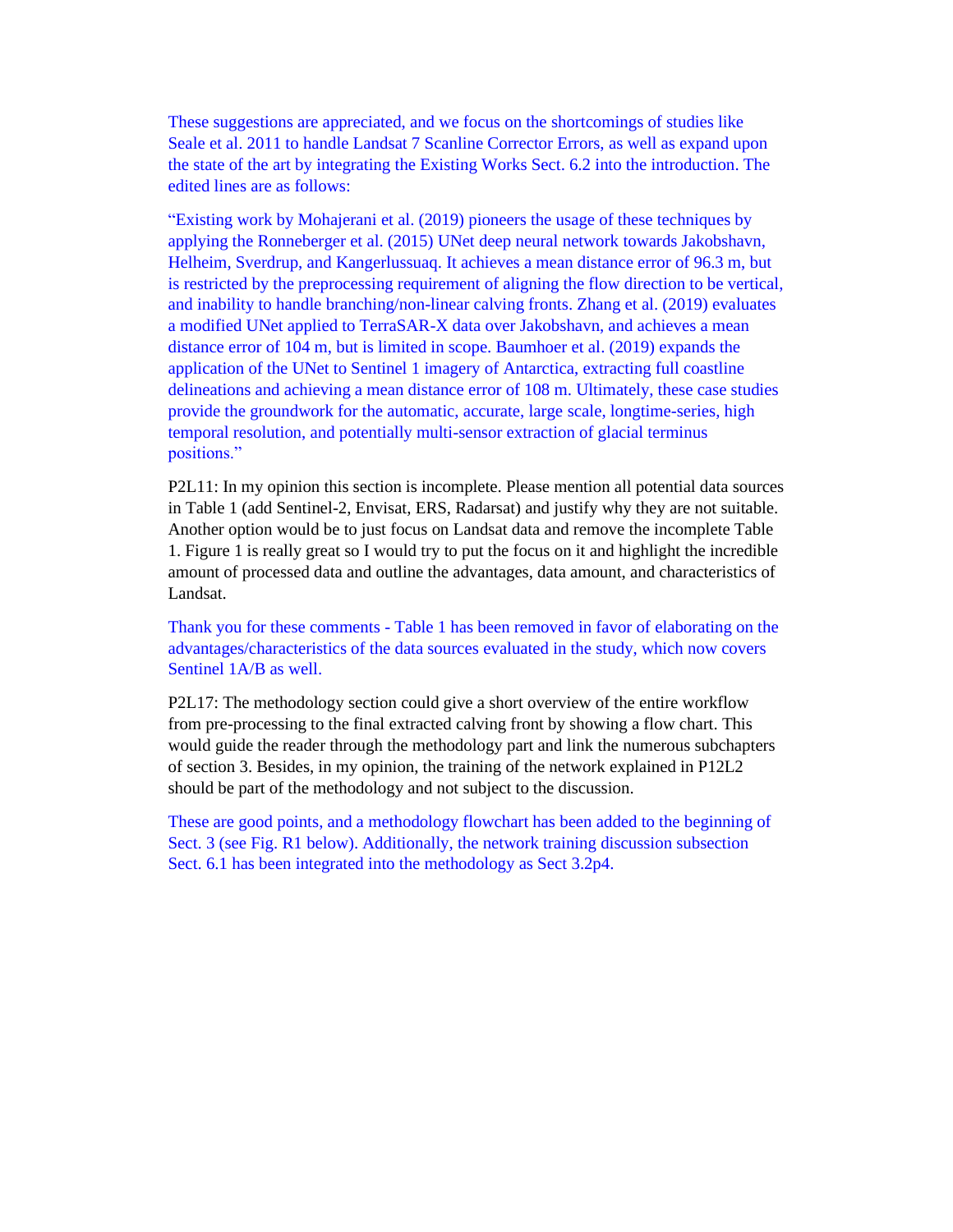

**Figure R1. CALFIN Processing Flowchart**

## **Specific Comments:**

P5 Figure 5c: How does the filtering of unconfident predictions work? Please describe this in the methodology section.

The filtering of unconfident predictions is performed by measuring the certainty of each pixel's classification in a 5 pixel wide buffer around the calving front. Predictions with a mean certainty exceeding an empirically chosen threshold will be filtered from the results. The following explanation of the method is now given at the end of Sect 3.3p4:

"Since the neural network assigns each pixel a value between 0 and 1 based on its perceived class, any deviation from these two values can used as a measure of uncertainty. The filtering method averages the deviation of the ice/ocean classification mask in a 5 pixel wide buffer around the calving front, and discards any fronts whose mean deviation exceeds an empirically chosen threshold of 0.125."

P6L1: Please outline the calving front re-processing in more detail. Does the reprocessing allow a higher spatial accuracy when re-processing a part of the image?

Yes, the reprocessing allows for higher spatial accuracy when re-processing the image. The re-processing step is now more clearly shown in the Fig. R1 flowchart and described at the beginning of Sect 3.3p4: "Once each front is located, its bounding box is used to extract a higher resolution subset from the original image, and reprocessed. This innovation allows for increased spatial accuracy when processing multiple fronts in large basins."

P6L16: How much smoothing of the extracted coastline is allowed and can this also decrease accuracy?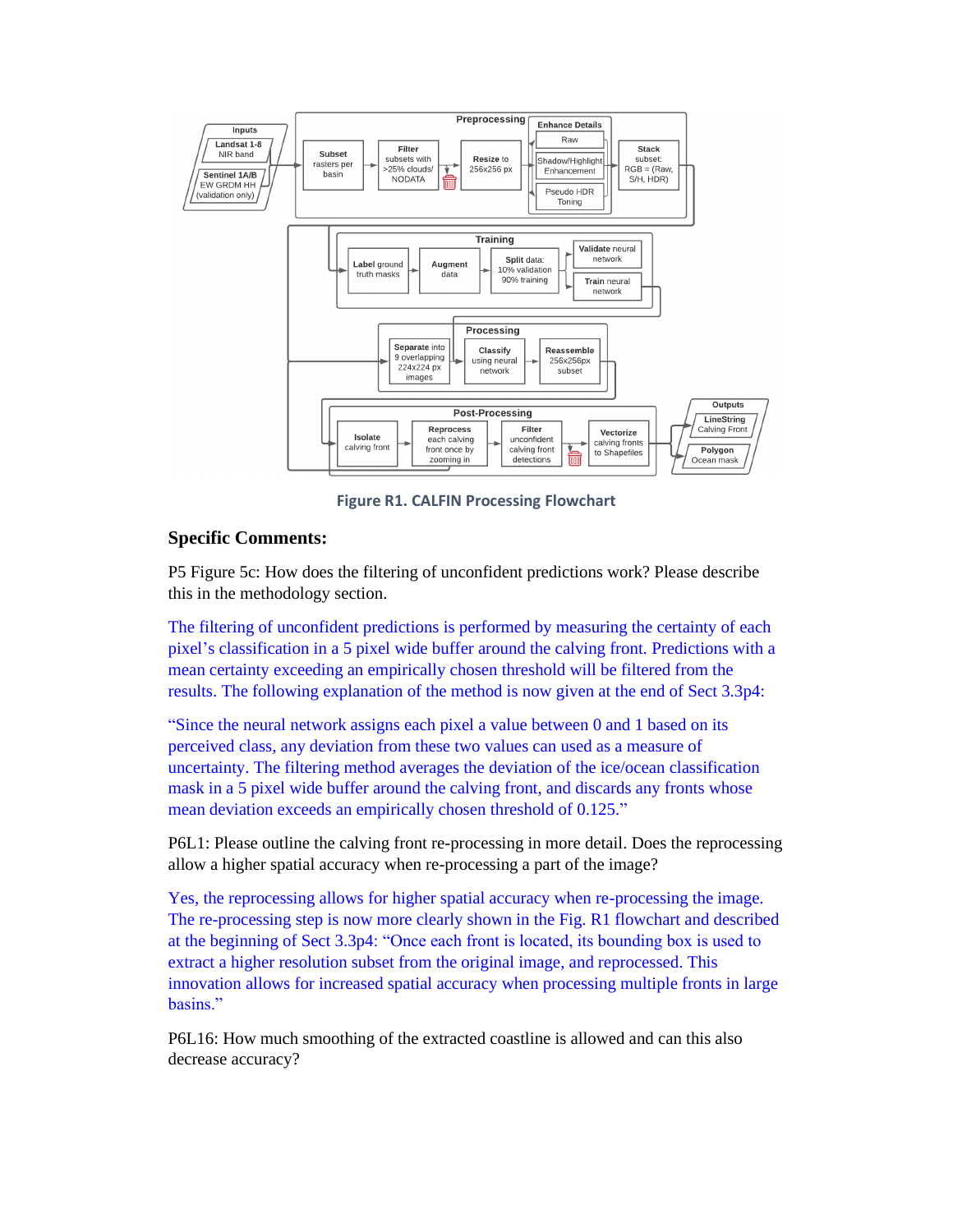The smoothed coastline is allowed to vary by no more than 1 pixel from the raw extracted coastline, as seen in Fig. R2. Since the variations are on the sub-pixel scale, the error introduced is no more than the uncertainty of the base resolution, and well within the neural network uncertainty. The following clarification has been added to the end of the line: ", deviating no more than 1 pixel from the raw extracted coastline.". Fig. R2 has also been added to the Supplement as Fig. S2.



**Figure R2. Smoothed (Orange) Versus Raw Coastline (Blue)**

P8L1: How did you handle the issue that your network was trained for 3-channel RGB imagery but tested on 1-channel SAR data?

This is question is appreciated, as it highlights the manuscript's shortcomings in describing the SAR preprocessing pipeline. A paragraph has been added in Sect. 2, Data Source and Scope, describing the usage of the Sentinel 1A/B Antarctic SAR HH band to measure backscatter intensity, which is then treated the same as a Landsat 1-channel NIR band and preprocessed into the final 3-channel false color RGB imagery.

The flowchart in Fig. R1 also helps clarify the input preprocessing steps needed to derive a 3-channel false color RGB image from 1-channel input rasters (now Fig. 3 in the manuscript).

P8L18: What are the characteristics of those outlier glaciers and how many glaciers are defined as "outlier"?

Glaciers with ice tongues such as Kong Oscar can result in large disagreements between the predicted front and the manually delineated fronts. Kong Oscar is the only glacier in the CALFIN Validation Set that contains such extensive ice tongues.

Since the "outlier" in this line refers only to the statistical outlying measurements, and no glaciers are excluded from the error metric calculations, the clause "When excluding outliers such as Kong Oscar, " has been removed to reduce confusion.

P11L15: The information of this section could also be shifted to methodology. Then rename Chapter 5 to "CALFIN Dataset".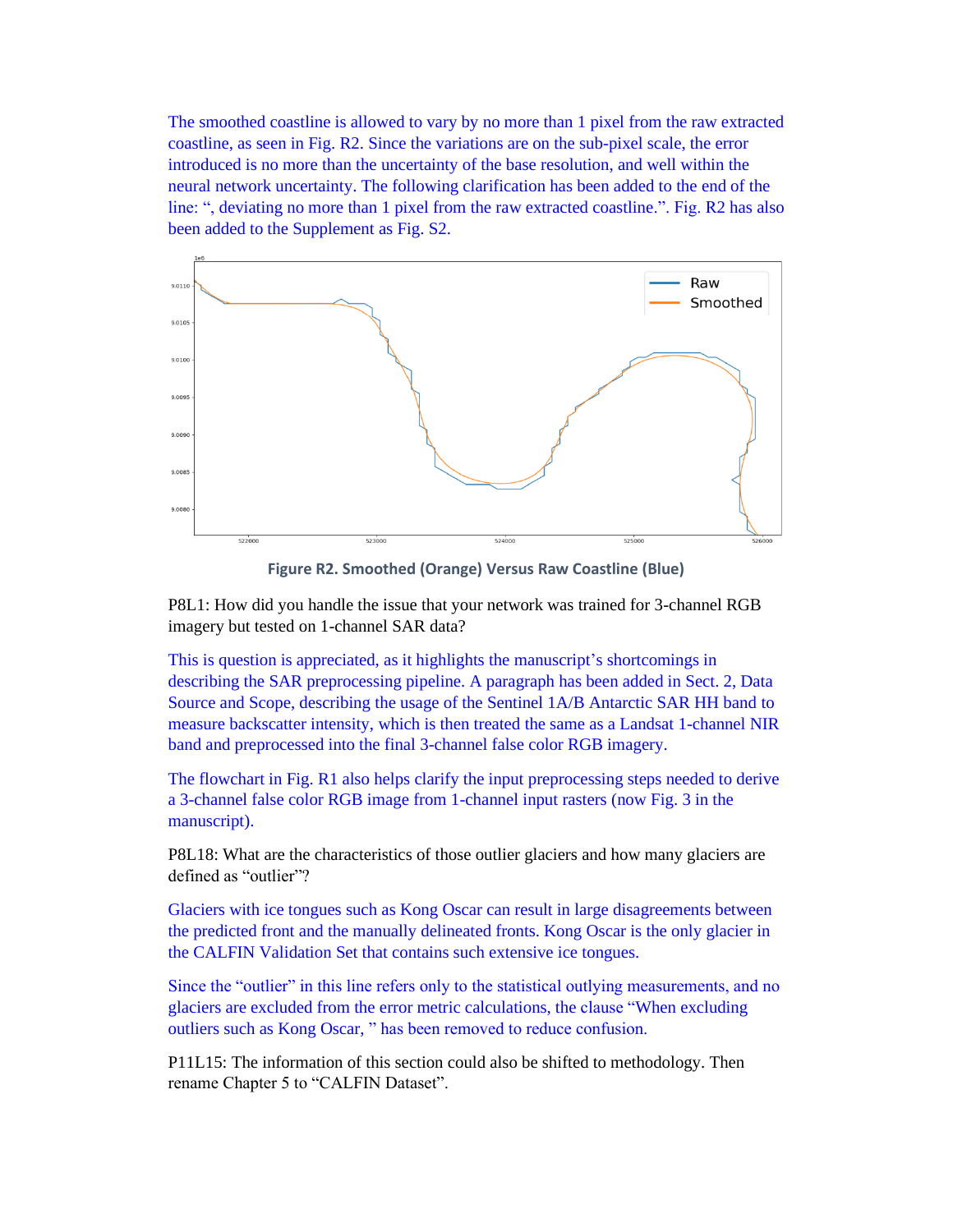Thank you for this suggestion - this change has been integrated, and Sect. 5.2 has been removed.

P10L4: But also mention the mean distance which is comparable here.

These lines have been rewritten to include the mean distance error as follows:

"When comparing the mean distance error with the Baumhoer et al. (2019) equivalent Area over Front (A/F) error, the Baumhoer et al. (2019) neural network (B-NN) outperforms CALFIN-NN (330.63 m vs 108 m). Note that the easily detected static coastlines are masked out, raising the relative error, and negatively impacting CALFIN-NN's performance on this metric."

P10 Figure 11: How did you consider the fact that ice shelves are much bigger than glaciers? For example, in Figure 11 you show the Shackleton ice shelf. It is approx. 200 km wide and if you resample that to 224x224 pixels, one pixel for your validation would be 892 m compared to 40 m pixels in the original study by Baumhoer et al. 2019. How did this influence the validation accuracy? For Zhang et al. you show that the use of higher resolution of TerraSAR-X data does not improve the mean distance accuracy (Figure 10).

Errors in large ice shelves are the primary contributor to CALFIN's large mean distance error values. For Shackleton ice shelf, the highly accurate detection prevents it from contributing excessive amounts of error, though indeed variations of even 1 pixel would cause significant error. The following graphs (Fig. R3-R5) shows a histogram that plots the distance between closest pixels in the predicted and manually delineated 3-pixel wide calving front masks. Shackleton's mean distance of 287.48 meters (Fig. R3) for a single validation image is better than the overall average (330 meters) when compared to other large domains like Voyeykov (Fig. R4) and Land (Fig. R5).



**Figure R3. Shackleton Pixelwise Mean Distance Error Histogram**